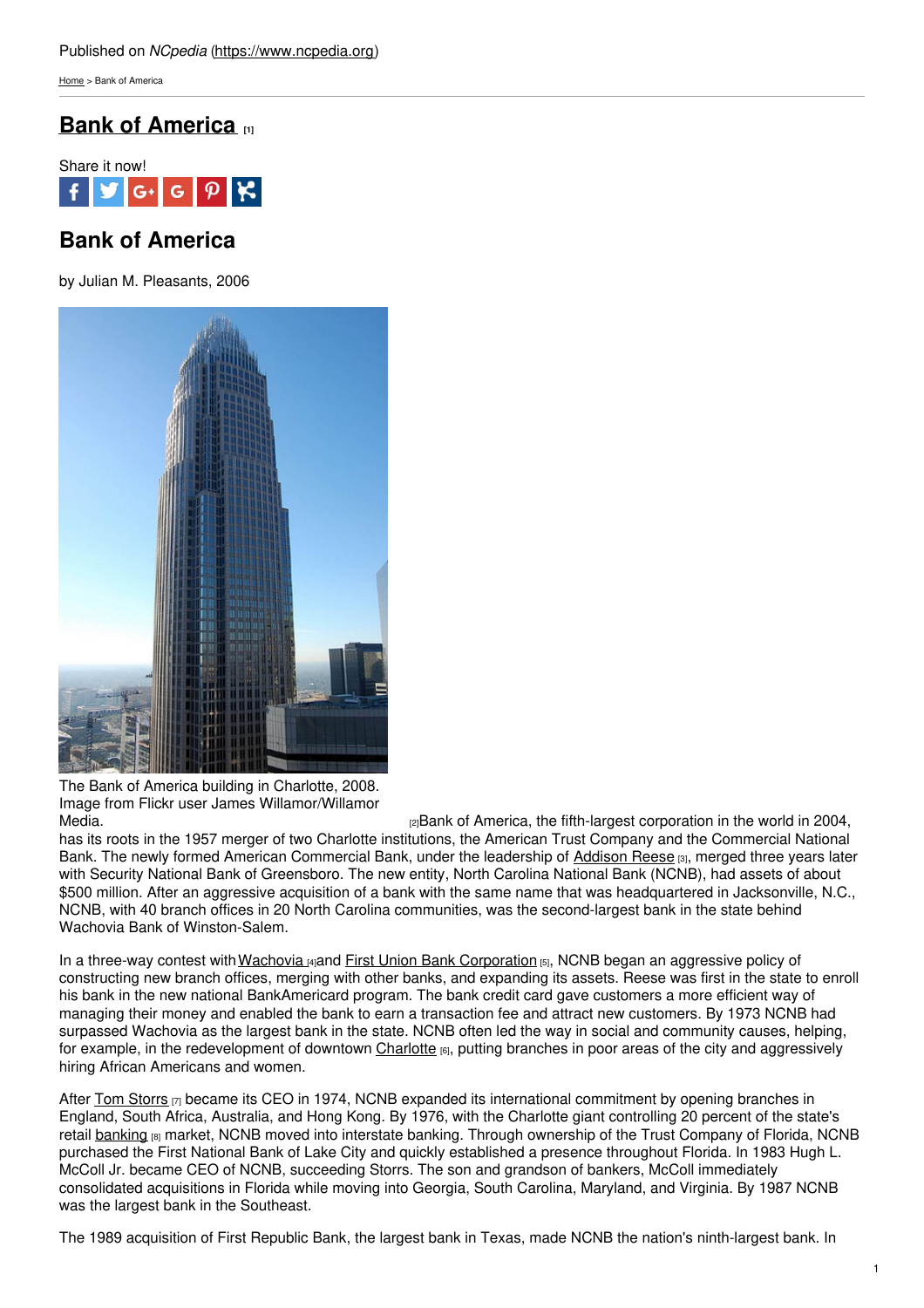1992 NCNB merged with Atlanta-based C&S and Sovran, the country's twelfth-largest bank, to become NationsBank, with nearly 2,000 offices and more than 59,000 employees. Through the \$1.38 billion purchase of MNC Financial Corp. in 1993, merger with Boatman's Bankshares of St. Louis in 1996, and the purchase of Florida-based Barnett Banks in 1997, NationsBank became the third-largest banking entity in America.

McColl completed the process of transforming a regional bank into the first nationwide bank in 1998, when NationsBank merged with BankAmerica Corporation, which was based in California, to form the new Bank of America, then the largest banking institution in the nation. When McColl's tenure began, NCNB operated in two states, employed 7,600 people, and had assets of \$12 billion. By 2006 the Bank of America Corporation, which remained headquartered in Charlotte, employed more than 175,000 people, managed total assets in excess of \$475 billion, had operations in 29 states and the District of Columbia, and provided financial services to clients in 150 countries worldwide.

### **References:**

Howard E. Covington Jr. and Marion A. Ellis,*The Story of NationsBank* (1993).

John Monk, "The Billion Dollar Man," *Carolina Lifestyle* (September 1983).

Howard Troxler, "The Tortoise and the Hare,"*Tar Heel* (June 1982).

### **Additional Resources:**

Bank of America website: <http://www.bankofamerica.com> [9]

"Bank of America Corporation." *Encyclopædia Britannica Online*. [http://www.britannica.com/EBchecked/topic/51984/Bank](http://www.britannica.com/EBchecked/topic/51984/Bank-of-America-Corporation)of-America-Corporation [10] (accessed November 26, 2012).

"Nationsbank Records, 1962-1997, Collection no. 04780." The Southern Historical Collection, Louis Round Wilson Special Collections Library, University of North Carolina at Chapel Hill. <http://www.lib.unc.edu/mss/inv/n/Nationsbank.html> [11](accessed November 26, 2012).

Covington, Jr. Howard E. and Ellis, Marion A.*The Story of NationsBank: Changing the Face of American Banking*. Chapel Hill: University of North Carolina Press. 2001. http://books.google.com/books? [id=1Nyuak3CMQwC&printsec=frontcover#v=onepage&q&f=false](http://books.google.com/books?id=1Nyuak3CMQwC&printsec=frontcover#v=onepage&q&f=false) [12] (accessed November 26, 2012).

Johnston, Moira. *Roller coaster: the Bank of America and the future of American banking*. New York: Ticknor & Fields. 1990.

### **Image Credits:**

"Bank of America Corporate Center, Charlotte." October 16, 2008 in Charlotte, NC, by Flickr user James Willamore/Willamore Media. <https://www.flickr.com/photos/bz3rk/2946926115/> <sub>[2]</sub> (accessed November 26, 2012).

**Subjects:** Banks and [banking](https://www.ncpedia.org/category/subjects/banks-and-banking) [13] **Authors:** [Pleasants,](https://www.ncpedia.org/category/authors/pleasants-julian-m) Julian M. [14] **Origin - location:** [Charlotte](https://www.ncpedia.org/category/origin-location/piedmon-24) [15] **From:** [Encyclopedia](https://www.ncpedia.org/category/entry-source/encyclopedia-) of North Carolina, University of North Carolina Press.[16]

1 January 2006 | Pleasants, Julian M.

**Source URL:** https://www.ncpedia.org/bank-america

#### **Links**

- [2] https://www.flickr.com/photos/bz3rk/2946926115/
- [3] https://www.ncpedia.org/biography/reese-addison-hardcastle

[13] https://www.ncpedia.org/category/subjects/banks-and-banking

<sup>[1]</sup> https://www.ncpedia.org/bank-america

<sup>[4]</sup> https://www.ncpedia.org/wachovia-corporation

<sup>[5]</sup> https://www.ncpedia.org/first-union-bank-corporation

<sup>[6]</sup> https://www.ncpedia.org/geography/charlotte

<sup>[7]</sup> http://www.reuters.com/article/2012/02/12/bankofamerica-storrs-idUSL2E8DC1IS20120212

<sup>[8]</sup> https://www.ncpedia.org/banking

<sup>[9]</sup> http://www.bankofamerica.com

<sup>[10]</sup> http://www.britannica.com/EBchecked/topic/51984/Bank-of-America-Corporation

<sup>[11]</sup> http://www.lib.unc.edu/mss/inv/n/Nationsbank.html

<sup>[12]</sup> http://books.google.com/books?id=1Nyuak3CMQwC&printsec=frontcover#v=onepage&q&f=false

<sup>[14]</sup> https://www.ncpedia.org/category/authors/pleasants-julian-m